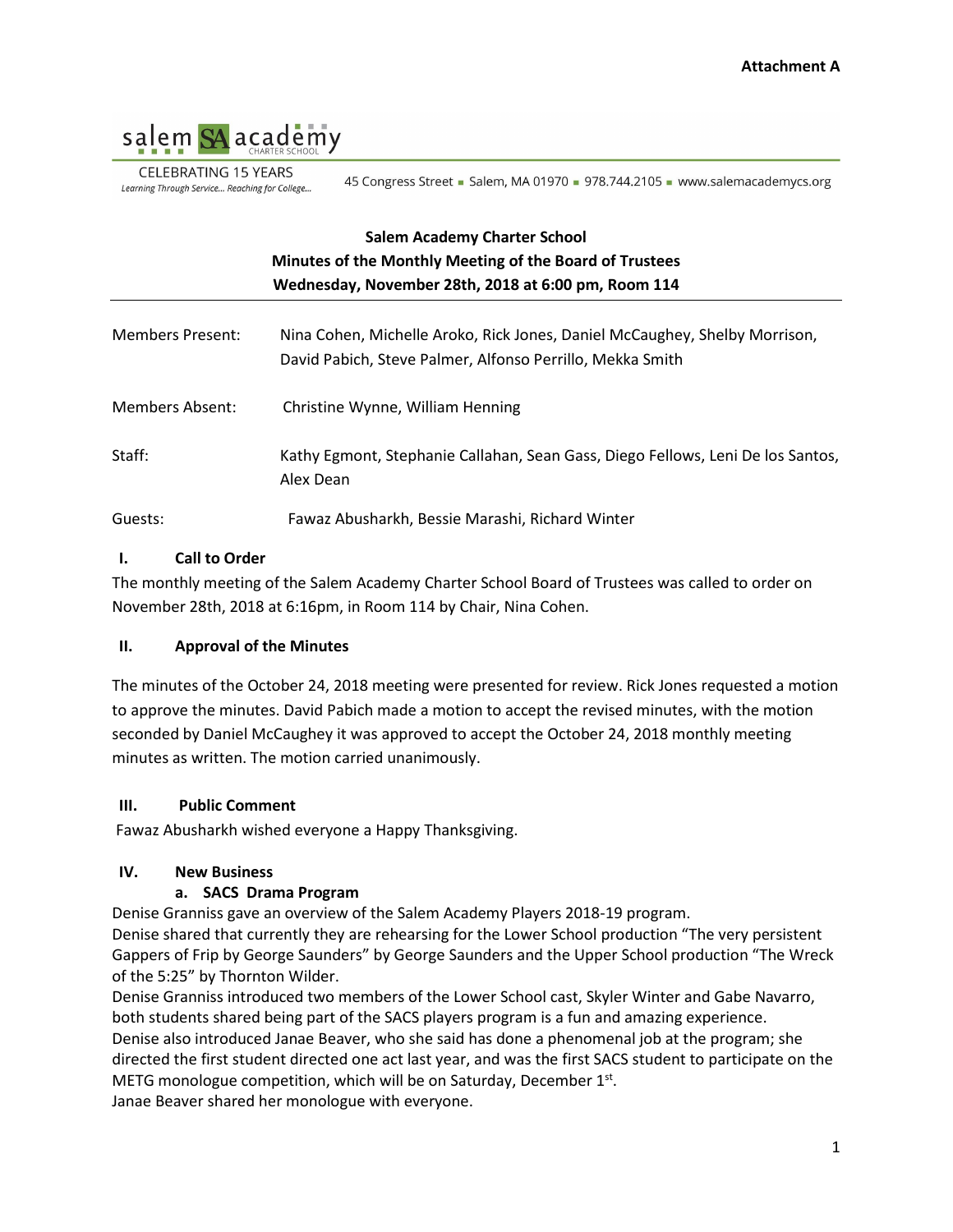Denise also added Shannon Murphy will also be competing on the METG competition in the costume design category and Carolina Soto will compete in January in the playwriting contest.

## **V. SFC Report**

Bessie Marashi reported on November 14<sup>th</sup> the SFC hosted the first parent workshops on Grading, Rediker and Service Learning and it went very well. Bessie added the Calendar Raffle drawings will happen throughout December and the next SFC meeting will be on February 4<sup>th</sup> 2019.

## **VI. Committee Reports**

### **a. Finance:**

Alfonso Perrillo highlighted from the Summary Financials that the total revenue is \$2,622,239, very close to, what was budgeted for the year, which he described as remarkable, and also shared the total expenses are also very close to what was budgeted.

Alfonso highlighted from the key ratios, the school is considered to be low risk, the current ratio is 2.00 compared to 2.76 from last year, enrollment is 480 and cash on hand is 151 compared to 182 from last year. 106% of the total expenses are paid by the per pupil tuition.

Kathy Egmont asked Board members to complete a short survey for the Finance committee in regards to the compressed P&L, the Balance Sheet and Summary Sheet.

## **b. Governance** - **Revised By Laws**

Rick Jones reported the governance committee has been working for the past few months on some edits to the Bylaws with a reviewer from DESE. The proposed Bylaws were presented to the Board for review and approval.

Rick Jones highlighted some key elements that were amended:

- Article II –Section 9 (f)-The Board of Trustees shall comply in all aspects with the Open meeting Law, G. L. 30A sec. 18-25
- Article IV –Section 6 Voting by Trustees by proxies shall not be permitted. Members of the Board of Trustees may participate remotely in a meeting provided that such participation complies with the requirements of 940 CMR 29.
- Article VII- Section 2- "Trusteeship Committee" was replaced by Governance Committee.

Nina Cohen moved to approve the proposed Bylaws with amendments. The motion was seconded by Steve Palmer and voted unanimously.

Rick Jones announced there are two Board of Trustees candidates proposed for nomination, Felicia Pierce and Richard Winter.

Steve Palmer asked what area Felicia would like to focus on. Nina Cohen responded she is interested in supporting the Education and HR Committee but will be in the committee where she is most needed.

Steve Palmer moved to approve the nomination of Felicia Pierce to a permanent seat on the Board on January 2019. The motion was seconded by David Pabich and voted unanimously.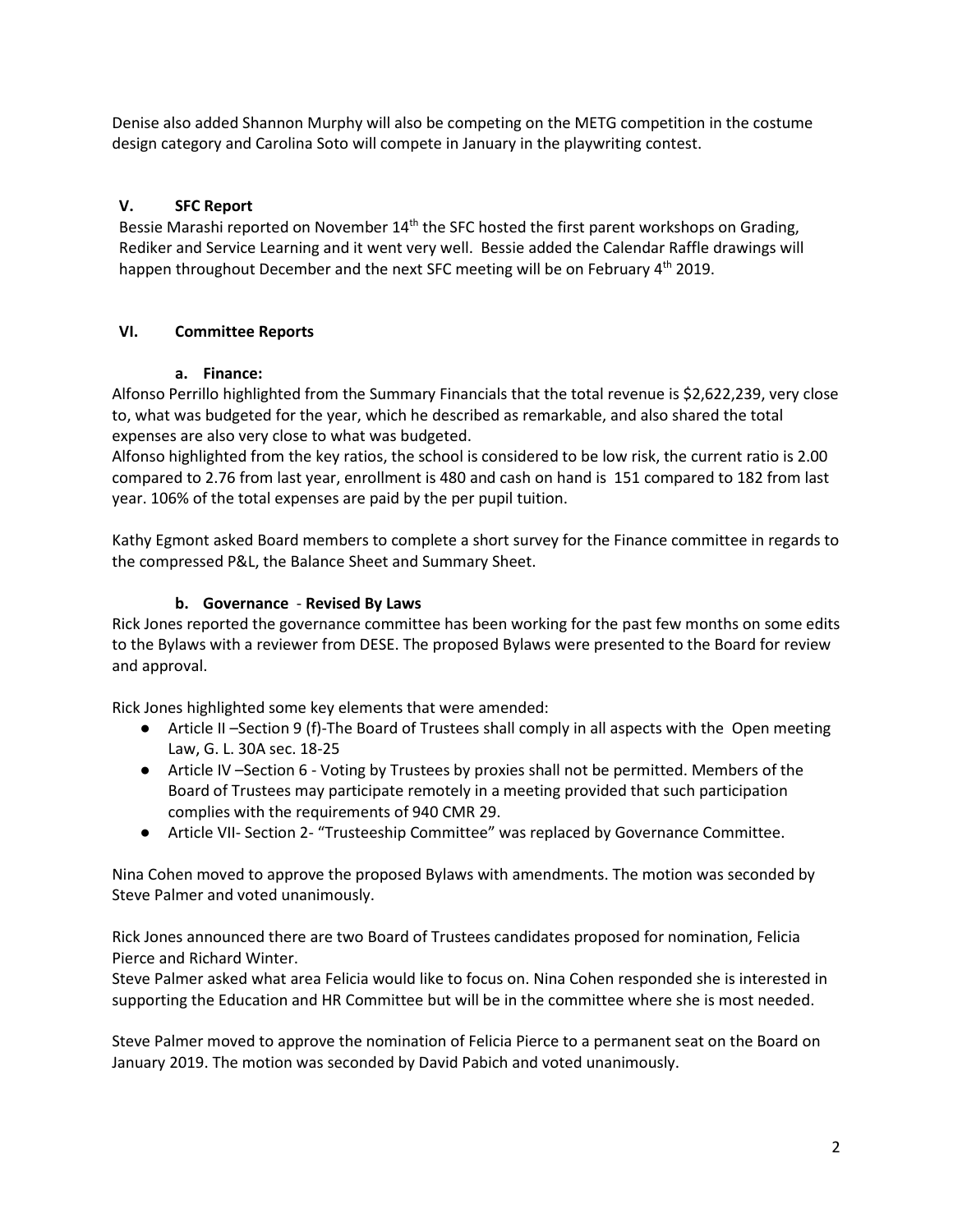Richard Winter gave a summary of his professional leadership experience and explained why he is interested in joining the Salem Academy Board of Trustees.

Steve Palmer moved to approve the nomination of Richard Winter to a permanent seat on the Board on January 2019. The motion was seconded by Nina Cohen and voted unanimously.

## **c. Development**

Diego Fellows thanked everyone who supported Giving Tuesday. The school raised \$1,400 on giving Tuesday and overall has raised \$11,500. Diego also shared \$2,518 were received from SEF grants and teachers are being very innovative by apply to the Donors Choose project, an online crowd-funding program. Diego also reported this year's annual fund goal is \$50,000 with a matching gift of \$10,000. The development committee is getting ready to launch the annual fund campaign next week and  $15<sup>th</sup>$ Year Celebration Gala will be on March 22, 2019.

## **d. Facilities Committee**

David Pabich shared The Shetland properties potential buyer is the largest holder of self-storage in the country and said he is hopeful it will be positive for Shetland properties.

## **VII. Head of School Report**

Stephanie Callahan shared the quarterly report of how students performed at the end of the first Quarter. Stephanie reported in general the students performed similarly to last year or better and gave a summary of the results.

 $6<sup>th</sup>$  and 7<sup>th</sup> grade ELA, were strong and had a consistent performance. Math 7 was an area of concern, with students scoring significantly lower than last year and few students demonstrating proficiency. Stephanie shared there are some interventions in place, the  $7<sup>th</sup>$  grade Math teacher and the Special Education Math teachers will continue to participate in ANET Math PD Cohort throughout the year, and Math tutors have been hired to support Lower School and Upper school students.

Lower School students will take the ELA ANET 2 next week and math ANET 2 the following week The End of Quarter 1 Celebrations happened last week and with students and families.

Sean Gass shared the Upper School quarterly report. Sean highlighted 9<sup>th</sup> grade students are performing consistently compared to last year, with 35% of at risk students, mostly related to math and science grades.  $10^{th}$  grade students are performing significantly better, 18% gains in honor roll achievement and 21% drop in students at risk.

 $11<sup>th</sup>$  grade students have the largest drop in achievement in the Upper School. Some students have been through some social emotional struggles.  $12<sup>th</sup>$  grade students are remaining consistent performers.

Sean Gass also shared as of November 15, 2018, 80% of the seniors submitted at least one application; students have completed 211 applications. Sean also shared SACS has five Posse finalists, which is the highest number ever to make it to this level.

## **VIII. Executive Director Report**

Kathy Egmont reported there are currently 486 students enrolled, 218 in the Lower school and 268 in the Upper School. Applications are being accepted for the next year's lottery. The first admissions information session will be held on December 5<sup>th</sup> 2018. Kathy also added the 5<sup>th</sup> and 8<sup>th</sup> grade family lists will be requested to Salem Public schools, so we can send every family a letter and a lottery application.